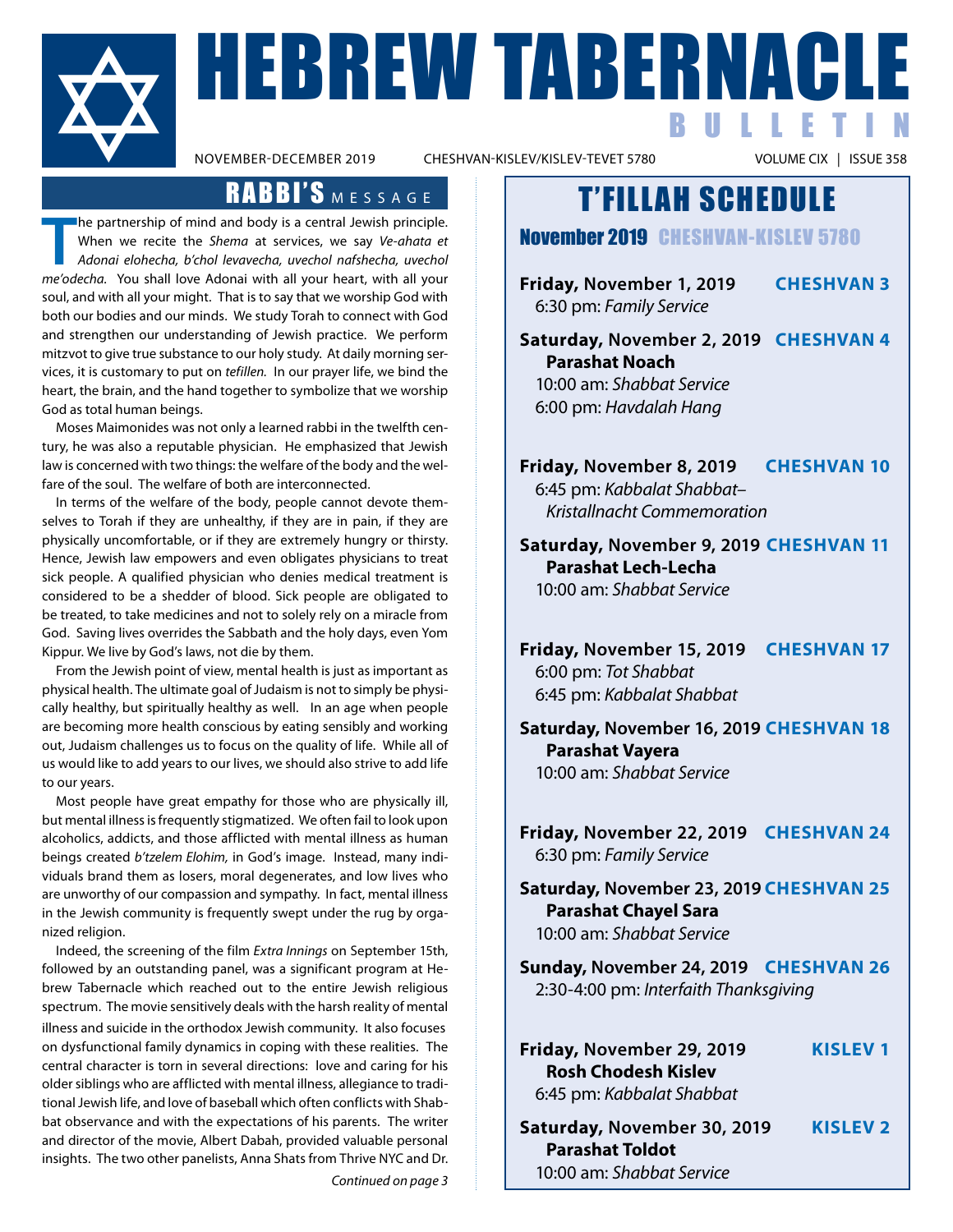

# HEBREW TABERNACLE **CONGREGATION**

*A Liberal Congregation & Progressive Community Center*

| rebjeff2028@gmail.com                                                                                                                   |  |  |
|-----------------------------------------------------------------------------------------------------------------------------------------|--|--|
|                                                                                                                                         |  |  |
|                                                                                                                                         |  |  |
|                                                                                                                                         |  |  |
| Joanhtpres@gmail.com                                                                                                                    |  |  |
|                                                                                                                                         |  |  |
| dennykelk@gmail.com                                                                                                                     |  |  |
|                                                                                                                                         |  |  |
| mkleinnyc@rcn .com                                                                                                                      |  |  |
|                                                                                                                                         |  |  |
| jentalansky@gmail.com                                                                                                                   |  |  |
| sarasilver7@gmail.com                                                                                                                   |  |  |
|                                                                                                                                         |  |  |
| desma.holcomb@gmail.com                                                                                                                 |  |  |
|                                                                                                                                         |  |  |
| susan_gellert@yahoo.com                                                                                                                 |  |  |
| Diana Douglas Sisterhood President                                                                                                      |  |  |
| dianaddouglas@hotmail.com                                                                                                               |  |  |
| Hilary Zatz  Chair, Chesed Committee<br>htoffice@nyc.rr.com                                                                             |  |  |
| Hebrew School Committee  Sara Silver & Loren Christian<br>Sarasilver7@gmail.com and lchristian@muzosa.com                               |  |  |
| Gold Wing Curators. Harriet Bailer, Diana Douglas & Regina Gradess<br>EHBailer@aol.com;dianaddouglas@hotmail.com<br>ReginaG99@gmail.com |  |  |
|                                                                                                                                         |  |  |
| jentalansky@gmail.com                                                                                                                   |  |  |
| Sheldon Koy  Administrative Director/Educator                                                                                           |  |  |
| skhspr@gmail.com                                                                                                                        |  |  |
|                                                                                                                                         |  |  |
| htoffice@nyc.rr.com                                                                                                                     |  |  |
| David Hirsch                                                                                                                            |  |  |
| htoffice@nyc.rr.com                                                                                                                     |  |  |
| Web address: www.hebrewtabernacle.org                                                                                                   |  |  |

Web address: *www.hebrewtabernacle.org* Published bi-monthly by the

Hebrew Tabernacle of Washington Heights 551 Fort Washington Avenue New York, NY 10033-1908



**212-568-8304** 212-927-5428 *fax* htoffice@nyc.rr.com a member of the Union for Reform Judaism

| <b>December 2019 KISLEV-TEVET 5780</b><br>Friday, December 6, 2019                                        | <b>KISLEV 8</b>  |  |  |
|-----------------------------------------------------------------------------------------------------------|------------------|--|--|
| 6:30 pm: Family Service<br>Saturday, December 7, 2019                                                     | <b>KISLEV 9</b>  |  |  |
| Parashat Vayetzei<br>10:00 am: Shabbat Service                                                            |                  |  |  |
| Friday, December 13, 2019<br>6:00 pm: Tot Shabbat<br>6:45 pm: Kabbalat Shabbat                            | <b>KISLEV 15</b> |  |  |
| Saturday, December 14, 2019<br><b>Parashat Vayishlach</b><br>10:00 am: Shabbat Service                    | <b>KISLEV 16</b> |  |  |
| Friday, December 20, 2019<br>6:45 pm: Kabbalat Shabbat                                                    | <b>KISLEV 22</b> |  |  |
| Saturday, December 21, 2019<br><b>Parashat Vayeshev</b><br>10:00 am: Shabbat Service                      | <b>KISLEV 23</b> |  |  |
| Sunday, December 22, 2019<br><b>Chanukah: 1 Candle</b>                                                    | <b>KISLEV 24</b> |  |  |
| Friday, December 27, 2019<br><b>Chanukah: 6 Candles</b><br>6:30 pm: Family Chanukah Service               | <b>KISLEV 29</b> |  |  |
| Saturday, December 28, 2019<br><b>Chanukah: 7 Candles</b><br>arashat Miketz'<br>10:00 am: Shabbat Service | <b>KISLEV 30</b> |  |  |
| $\mathbf{1}$ and $\mathbf{1}$ and $\mathbf{1}$                                                            |                  |  |  |
| The list of September & October                                                                           |                  |  |  |
| donations will be included in the                                                                         |                  |  |  |
|                                                                                                           |                  |  |  |

**The list of September & October donations will be included in the January/February edition of our Bulletin.** Thank you very much for your patience.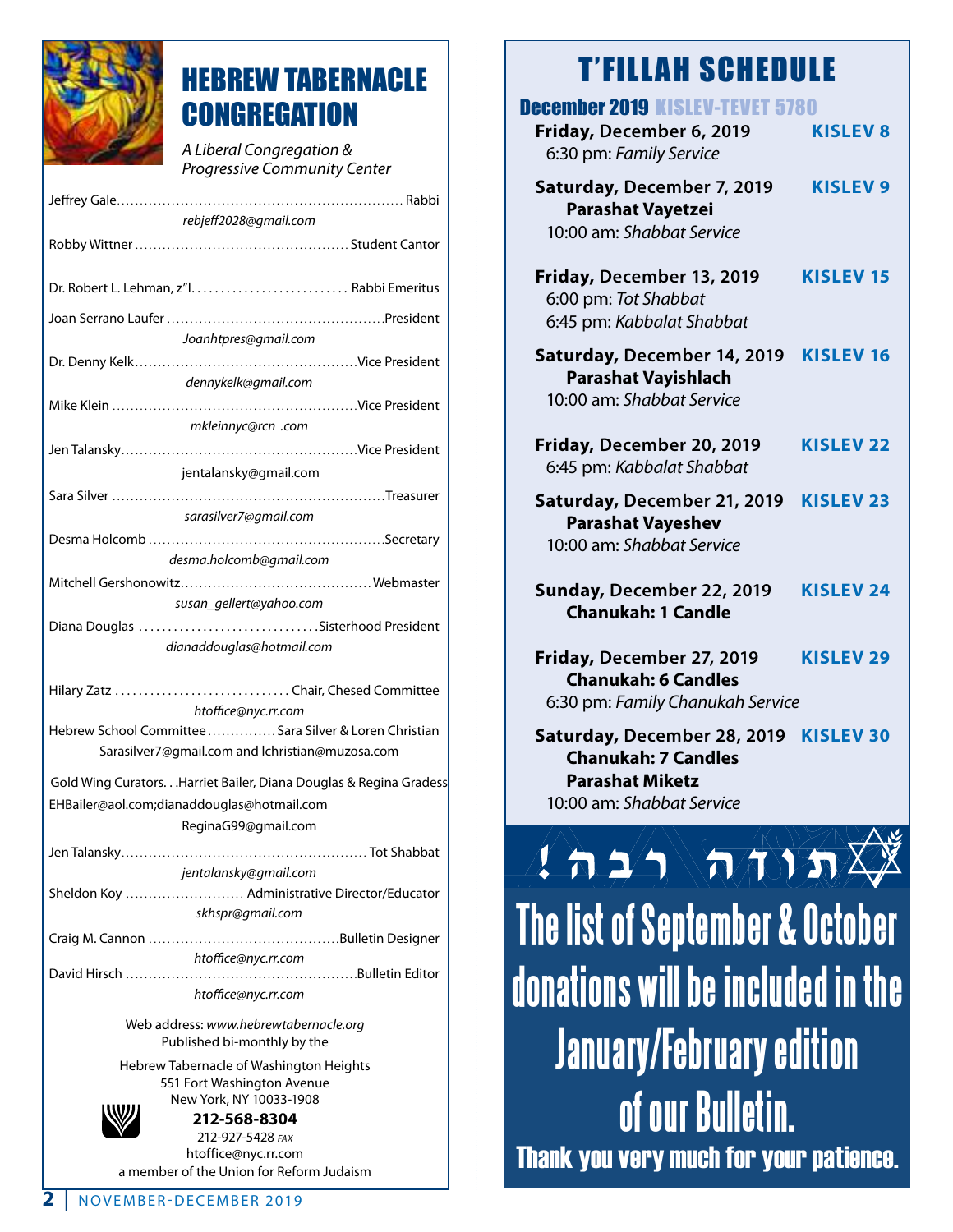#### RABBI'S Message

#### *Continued from page 1*

Debbie Akerman from Yeshiva University, enabled us to make the connections between what was portrayed in the movie to the realities of mental illness and suicide in the early twenty-first century.

While many illnesses are beyond our control and none of us will ever know exactly how much time we have on this earth, there are aspects of our health that we can control. We have the power and indeed the obligation to prevent illnesses from occurring by exercising, by living sensibly, and eating appropriate foods. We have the power and indeed the obligation to seek medical attention when it is required.

We also have the power to tend to our mental health. We have the power to not only add years to our life, but also life to our years. We have the power to destigmatize mental illness and to regard all human beings as being created in God's image. In the new Jewish year, 5780, let us choose life–both the life of the body and the life of the spirit.



# Announcing HT's Annual Rummage Sale Seeking Items to Sell and Volunteers to Help With the Sale!!!

**T**his year's annual Rummage Sale will be held on Sunday, December 8 from 10 am to 4 pm and Monday, December 9 from 10 am to 2 pm. Set-up begins on Saturday, December 7 at 2:00 pm.

 Clean out your closets and cabinets, ask neighbors for their gently used items and share this information with your friends and community. The Rummage Sale is one of the Hebrew Tabernacle's largest fundraisers and we so need the funds!

We accept donations of housewares, furniture, software, CD's, DVD's, books, toys, games, artwork, jewelry, linen, handbags, and children's clothing. All items must be in good working order and in sellable condition. You may bring in donations during regular office hours but please call ahead at 212 568-8304 to confirm.

 Our Corner Café will be open again. We gladly accept donations of fresh baked brownies, muffins, cookies, bread, etc. that can be dropped off the mornings of the sale. The delicious aromas wafting from these treats encourage shoppers to stay longer and buy more!

 As always we beseech your help! Volunteers are needed prior to the Sale for sorting, pricing and setting up. Each day of the sale floorwalkers, concessionaires, cashiers, and baggers are needed. We especially ask you to be available for the shut down and cleanup on Monday afternoon/evening.

Please contact Mike or I and let us know your availability. Thank you in advance for your help and support. Rose Ellen Neidish & Mike Klein, Co-Chairs Rose Ellen Neidish - ren\_27@rocketmail.com

Mike Klein - mkleinnyc@rcn.com

# Interfaith Thanksgiving

*By Rabbi Gale*

**O**n Sunday, November 24th at 3:00 P.M., Hebrew Tabernacle will co-sponsor the sixth annual Interfaith Thanksgiving celebration. The program itself will be at Hebrew Tabernacle. Almost immediately afterwards, the reception will take place at Ft. Washington Collegiate. Our guest speaker will be Dr. Ruth Westheimer. While I will reprise my role as the master of ceremonies, Student Cantor Robert Wittner and Student Rabbi Rebecca Hecht will also be involved in the program.

 As in previous years, the participants will represent a broad spectrum of religious and ethnic communities in Northern Manhattan. Our Religious School students will be participating along with children's groups from three other organizations. We will continue a much beloved tradition, the blessing of all of the children in the many languages of our neighborhood and its diverse faith traditions. I am also looking forward to the participation of the broader community.

 I urge all our members and families to support this wonderful event. In these days of division, it has become a highlight of our year. Seating begins at 2:30 PM.

## Rita Hamburgh's Monday Evening Exercise Class

**R** a Hamburgh, physical therapist, leads a popular co-ed exercise<br> **R** class to music for ages 10 to 80+ in the Tabernacle Social Hall on ita Hamburgh, physical therapist, leads a popular co-ed exercise most Monday evenings from 7:00-8:30 PM. The emphasis is on gentle stretching and strengthening of all the muscles.

First class is free for new attendees. Regular price is \$15—all proceeds are donated to Hebrew Tabernacle. Bring a towel or mat to lie on. Contact HToffice@nyc.rr.com or Rita at hamburg@nyp.org with any questions. New season starts Oct. 28 (after the Jewish Holidays) and continues: Nov. 4, 11, 18 & 25. More dates to come!

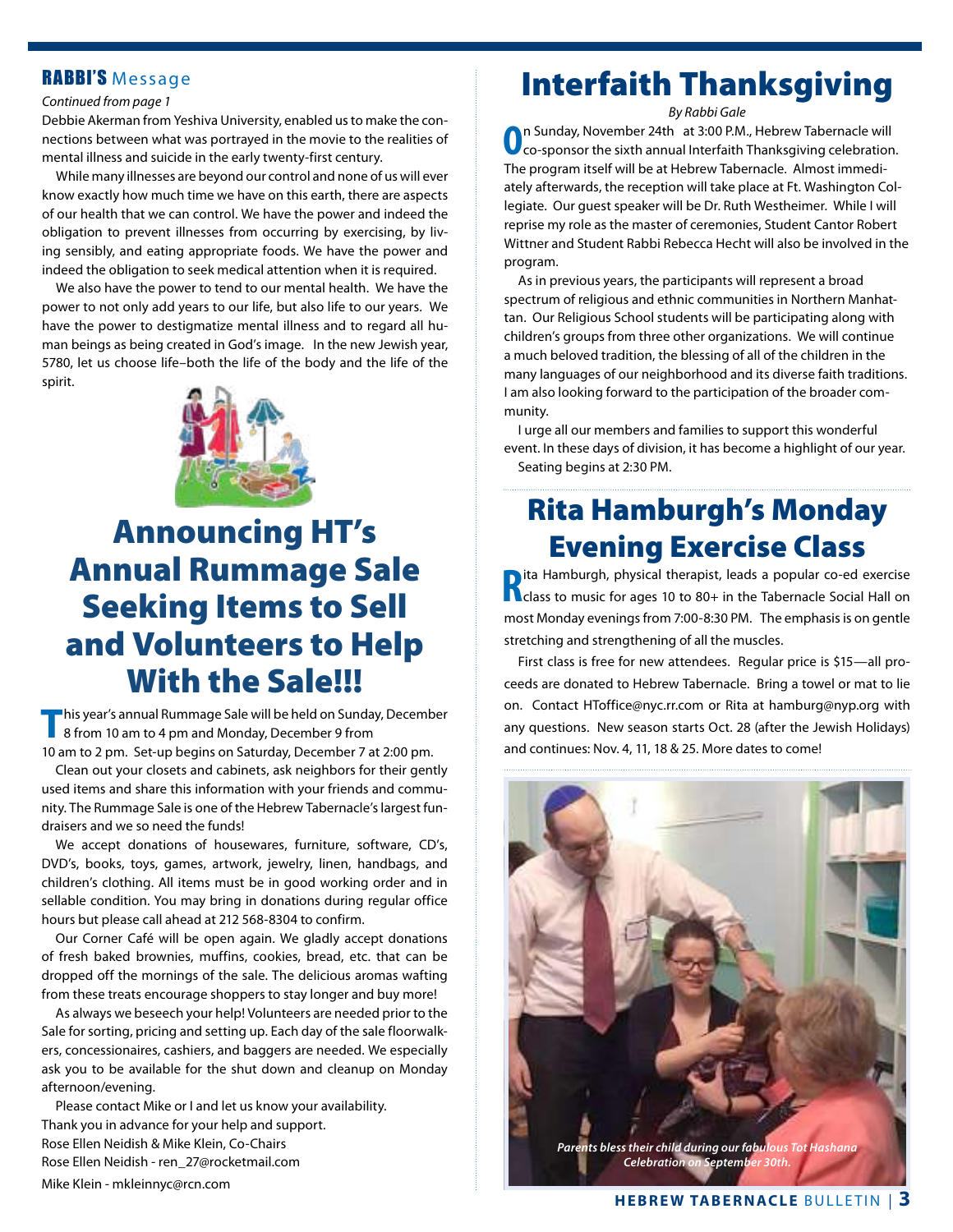# **Sukkot Festivities**

**B**right and early on Sunday, October 13th, Hebrew School students<br>and Synagogue members came together to build and decorate our Sukkah. Thanks to Mitch Gershonowitz for leading the building process with Jeff Christian, Shaka Machado, Joel Polanco, and Ralph Raukx. Hebrew School students creatively crafted decorations during the previous week. Special thanks to the following students and members who joined us in making the Hebrew Tabernacle Sukkah and Sanctuary such special places: Diana Douglas, Diane Dragan, Eva Trimble, Tyshenia Robinson, Hillary Zatz, Elliot Zatz, Marc Skelton, Loren Christian, Desma Holcomb, Harriet Bailer and students Sallie Skelton, Charlie Hawn, Marlowe Trimble, Audrey Dragan, Caroline Dragan and Bugs Hornstein.









# Worshipping, Learning, and Growing with Rabbinic Intern Rebecca Hecht

**B**eing part of the Hebrew Tabernacle family gives us many opportunities to share in worship and explore our relationship to Judaism. Since September, we have had many chances to learn with Rabbinic Intern Rebecca Hecht, who has been teaching at our services, in collaboration with Student Cantor Robby Wittner and her mentor, Rabbi Jeffrey Gale.

 On Shabbat, September14, Rebecca Hecht chanted Torah and preached. On September 20, she led Tot Shabbat and an Adult Learning Service during Kabbalat Shabbat, in which we shared insights into what the sound of the Shofar meant to Maimonides and to us.

 On September 25, she led her first adult study class (in a monthly series): High Holiday Liturgy and How It Speaks to Us Today. The Avinu Malkeinu prayer has been recited throughout the High Holidays for Generations—what do we, as 21st-century worshippers, think and feel about it? Hecht taught us the origins of Avinu Malkeinu as a rabbi's spontaneous cry for God's help during a life-threatening drought long ago. We heard Barbra Streisand sing it and read different versions, Orthodox & Reform, including one at the back of our new Reform prayer books that addresses the Shekhinah, the female name for God, instead of Our Father, Our King.

 On October 11 Kabbalat Shabbat and October 12 Shabbat services, Rebecca Hecht helped us delve into the meaning of Sukkot and the Sukkah itself—from human hospitality to our connections as Jews with nature itself in our beautiful parks by the Hudson River.

 At a joyful Simchat Torah celebration Cantor Wittner and she chanted the last and first Torah portions, respectively. The next week, she engaged adult learners in an Oct. 30 class: Wrestling with God. Is there room in Reform Judaism for doubters and those who question the concept of God as "Father and King"? What is the range of "Jewish perspectives on the Divine"?

Please join us for these wonderful upcoming services and events:

— **Shabbat, November 2** — Rebecca Hecht will chant Torah and preach (10 am)

— **November 15** — She will lead Tot Shabbat (6 pm) and an Adult Learning Service for Kabbalat Shabbat (6:45 pm)

— **November 24** — Participate in Interfaith Thanksgiving Celebration (Sunday, 3 pm. See related article).

— **December 6** — Family Service (6:30 pm)

— **Shabbat, December 7** — She will chant Torah and preach (10 am)

Please check our website for updates and information on Hecht's services and Adult Study sessions. You will be glad you came.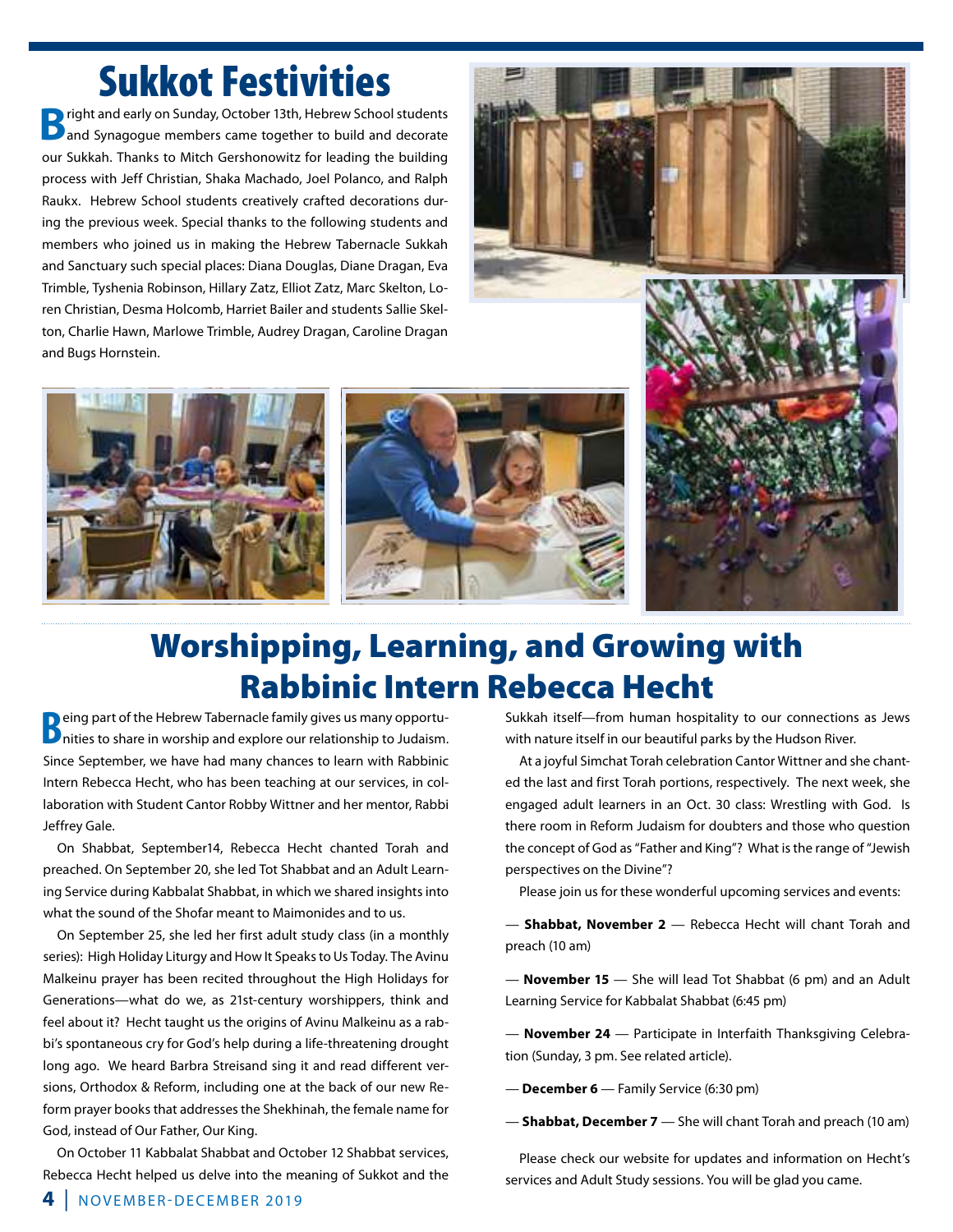Hebrew Tabernacle Book Club Hebrew Tabernacle Book Club



### **HT Book Club: Two Years Old and** Going from Strength to Strength

 $\mathcal{M}$  in Classroom 2. it will be two years old. We discuss books on varied Jewish topics. We really appreciate our many volunteer leaders-Deb Schneider, Ellen Freilich, Lilia Levin, Marissa Piesman, Susan Weiner, Celia Orgel, Amy Wittner Judith Schoolman, Lois Griff and Hilary Zatz. Join us! one hardware, one barber shop, one beauty parlor, one blacksmith, and many Christian churches. **Join us for the next meeting of the Hebrew Tabernacle Book Club, open to the community. Y**our Hebrew Tabernacle Book Club continues to thrive! In November,

November 13, Susan Bressler will lead our meeting about Henna small town America, the ubiquitous dry goods store--suits and coats, shoes and hats, work clothes and House by Nomi Eve from 7-8:30. We meet in classroom 2 at Hebrew Tabernacle (enter from Et Washington Ave.), Light refreshment Tabernacle (enter from Ft. Washington Ave.) Light refreshments are provided. Street, one one one bank, one feed and seed, one feed and seed, one feed and seed, one feed and seed, one feed and seed, one feed and seed, one feed and seed, one feed and seed, one feed and seed, one feed and se

one hardware, one barber shop, one beauty parlor, one blacksmith, and many Christian churches. Upcoming and past selections can be found on our page of the H website.

 Our Book Club has also raised hundreds of dollars for the HT Air Conditioning Fund.

 Stay tuned for a special upcoming event! Local author Hannah Hahn will present her new book *They Left it All Behind.* Date to be determined.

 Any questions or suggestions, please email the convener Susan\_ gellert@yahoo.com.



It was wonderful to experience the Days of Awe with so many con-<br>I gregation and community members. Attendance was much larger t was wonderful to experience the Days of Awe with so many conat our Tot Hashanah, Rosh Hashanah Youth Service and the Yom Kippur morning Family Service. Our adult services had dramatically higher attendance, with a range of music, more opportunities for congregational singing, and the Reform Gates of Repentance prayer books. Dozens of recent Bat/Bar Mitzvah students, parents, seniors and individual members fulfilled the honors of blessing, dressing and carrying the Torah and deepened our service with their readings. Thanks to Rabbi Gale, Student Cantor Wittner, for including so many of us in this service and for leading us during this time of reflection and worship. And a big thank you to our teen shofar choir, The Shofarellas (Pictured Above) led by Miriam Frank, and to our musicians & singers.

Finally, we want to thank all the members, teenagers and Trustees who Greeted & Ushered, staffed the reservation table, planned services and schlepped. It takes a village to celebrate these holidays, and our Washington Heights & Inwood reform congregational community came together warmly and beautifully for these Days of Awe.



*Loren Christian represented Hebrew Tabernacle at NYC Council member Ydanis Rodriguez's "State of the District" meeting. US Senator Chuck Schumer was a key speaker at this community event.*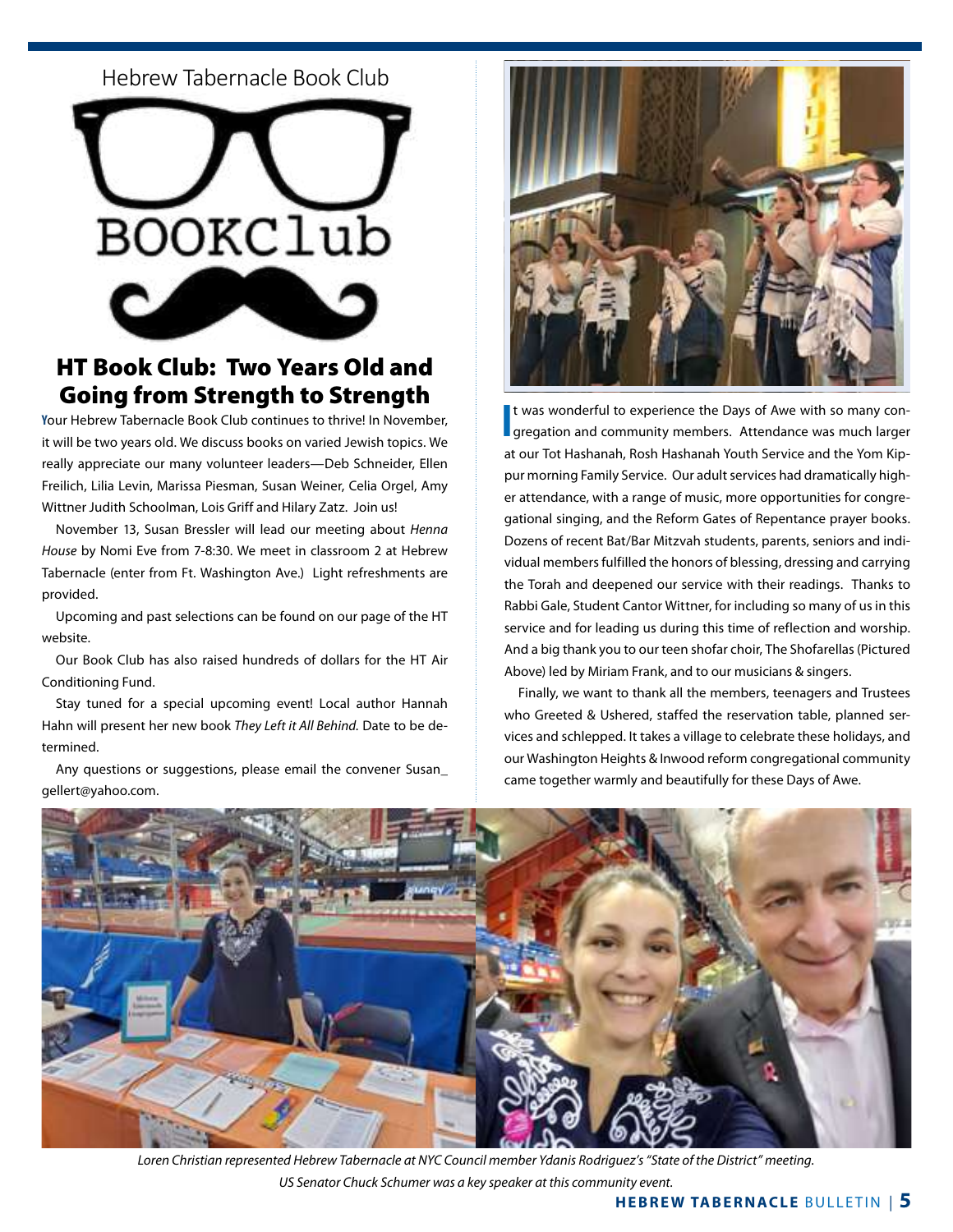#### **IN MEMORIAM**

In grateful memory of the departed whose names are taken from the records of Hebrew Tabernacle and Beth Am and which appear on a separate weekly Yahrzeit list. It is our minhag to read Yahrzeit names at the Shabbat services following the date. **If you would like a name read, please call the office in the preceding week**.

#### **YAHRZEIT LIST**

**November 3 – 9, 2019** Walter Allman Hermann Altmann Emanuel Arnstein David Baer Regina Bauer Frankenberg Isaac Bauland Ilse Bergman Siegfried Bernheim Herman Bloch Isidor Bloch Alyssa Brennan Berta Choron Boris Choron Jane Collin Harry Danzig Jane Danzig Paula Ehrenreich Rosalie Englaender Lily Freedman Bella Friedberg Rae Friedland Julius Goldschmidt Helene Goldstein Ida Gordon Resi Hamburger Lillie Henoch Max Henoch Erich Herz Karoline Herz Samuel Herz Martin Herzfeld Sarah Herzfeld Siegbert Herzfeld David Heumann Louis Hopp Miriam Isaac Ernest Jakobsberg Elsa F. Katz Max Kern Rose Kuehnrich Ida S. Kuerer Hermann Levite Lore Lewy Rene Loeb

 Larry Lubin Felix Marx Walter M. Meyers Emma Michel Karl Muetz Cecelia Nadler Josef Nesselroth Gerhard Ollendorff Markus Oppenheim Paul Pergamenter Sarah Pergamenter Rudolph R. Pfeffer Yitzhak Rabin Lucie Riess Joel Robinson Harriet Rothschild Hans Walter Sittenmann Arthur Sommer Lillian Sontheimer Naftali Spiewak Ilse Stadthagen Ida Stern Leo Steuerman Julius Stiefel Phyllis Taylor Paul Ullman Henriette Waller Kurt Wallner Abraham Ward Fanny Weber Bernard F. Wickert

#### **November 10 – 16**

 Otto Bissinger Nathan Bloom Alfred Bornstein Richard Deman Fred Ebel Herbert Elias Max Erman Viola Eschelbacher Gertrude Fleischman Edgar Friedberg Florence Friedland Felix Galimir Pepi Gartner

#### David Goldfarb

 Rudolf Grunewald Leah Haines Helen W. Hart Hans Hermann Marta Herz Erna B. Herzfelder Miriam Hess Felice Kalfus Samuel Kaplow Abraham Kestenbaum Henrietta Konig Hedi Levenback Ida Levy Ruth R. Maier Dr. Fred Marx Hede Meyerstein Eugene M. Moses Corinne H. Neuburger Aaron Oppenheim Hedy Oppenheimer Max Oppenheimer Laura Pollack Jack Rubinstein Lottie Sapadin Theresa Schaye Sol Seelig Gertrude Singer Jakob Spaeth Gunther Will Thekla Wolff

#### **November 17 – 23**

Julie Bachenheimer Fred Beer Nathan Bendheim Jeannette Berger Irving Doniger Lotte Einstein Joseph Elias Ricarda Clemente Elvirez Ada Forscher Lotte Frolich Sidney Glickman Kurt Goetz Betty Gold Margot H. Heilbut Sidi Herzberg Adolph Koestler Henry H. Kramer Gerald Land Lucy Loscocco

 Rose Maas Dr. Ernest Marso Herbert Marx Adolph Mastbaum Sussana Meyer Hansi Morbach Emmy Nathanson Hannah Neuhaus Leiser Neuman Harold Neumann Frederika Ober Robert Ottensooser Sophie Phillips Samuel D. Propper Walter Robert Rose Rosenthal Lina Rubel Carl Ruwalski Rosa Steuerman Thekla Strauss Margot Tannenwald Sarah Tanz Henrietta Vogel Max Wallenstein Lilly Weil Beatrice Weinberg Elsa Weinberg Hermann Wellisch Lucie Wiesengrund Blanche Wurzinger

#### **November 24 – 30**

 Helene Adler Abraham Arndt Bertha C. Austern Ernest Bergman Ruth Bloch Joseph A. Blum Ludwig Brandt Annie Charig Yettchen Collin Sylvia Dlugatch Moses Edberg Norman Eisner Susanne Erman Anna Fein Rae Fiber Morris W. Flaster Dr. Walter C. Fleck Ilse Flehinger Max Fried Continued on page 7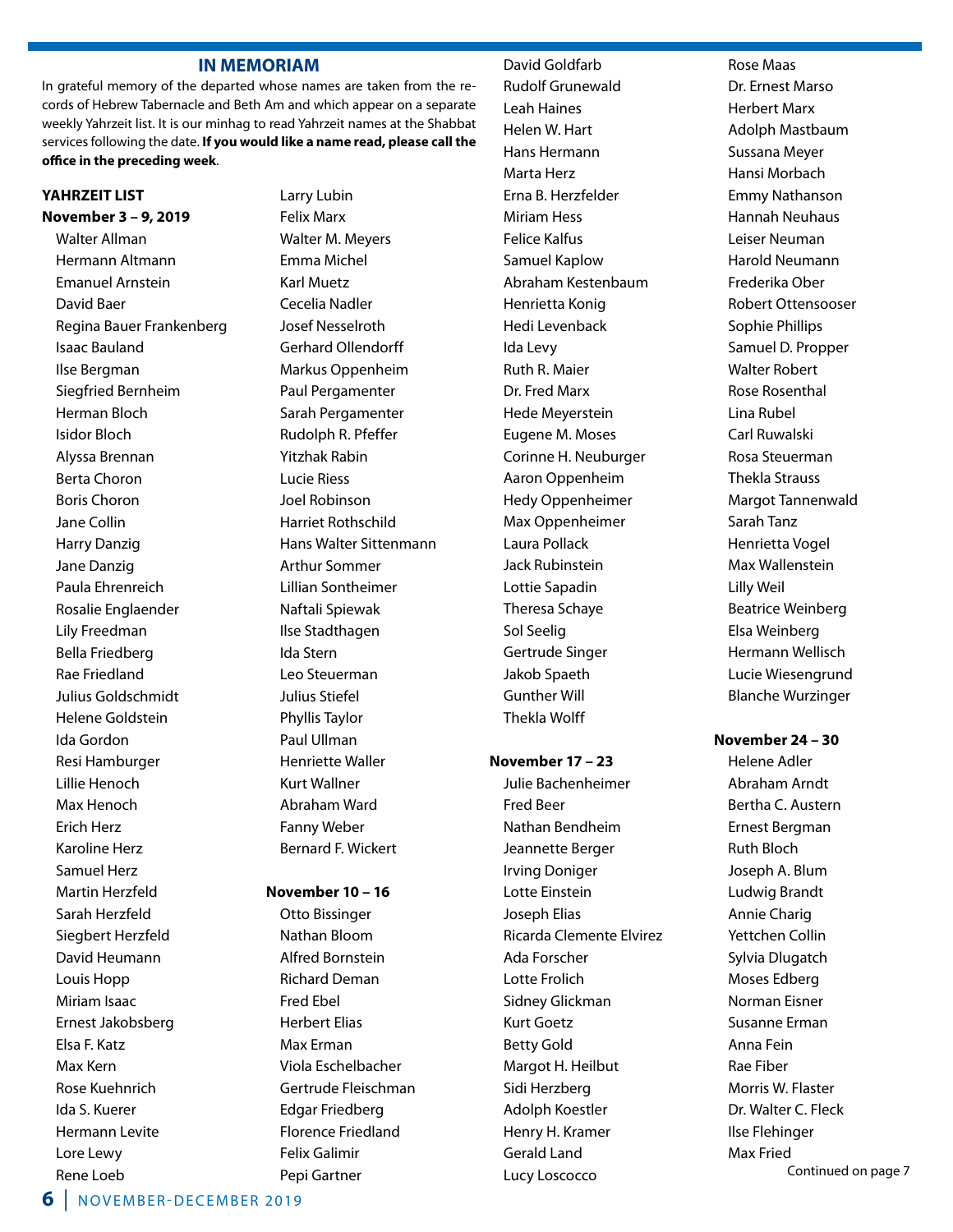#### **YAHRZEIT LIST**

*Continued from page 6* Fred Furnberg Gerry Goldberg Isidor Guggenheim Justin Hanau Pvt. Samuel J. Heller Bertha Hirschowitz Debra Hoberman Jindrich Hoffman Siegfried Jonas Eric Kaufman Samuel Kestenbaum Marie Klopfer Julie Koerpel Ethel Kohon Ilona Lehman Bertel Lowenstein Fred Luft Charles Meyer Betty Myerson Rose Nadelman Dr. George S. Naftulin Frances Pulsifer George Rawle Fannie Rind Jacob Rosenberg Rose Rosenfeld Lisel Rosenthal Susan Berger Schack Ernest Schmidt Ilse Seelig Jacob Stern Phyllis Stream Mollie Stutz David Turiel Richard Weis Max Westheimer Mark Wolff Markus Wollner

#### **December 1 – 7**

Joseph Adler Irving Axelrad Ruth Baer Werner Bauer Sofie Baumgart Bertha Bertheim Emmy Blankenstein Moritz Blumenthal Ann Callman Allen J. Elias

 Morton Eligator Walter Frank Ida Friedland Rose Glantz Irving Goldman Curt S. Goldsmith Grete Habermann Manfred Hahn Abraham Heilbronn Bruno Herz Ella Jacobs Paul S. Jonas Adolf Lachmann Walter F. Lebrecht Alfred Levy Samuel Levy Sarah Lewis Henry Lipkin Bernard S. Lowenthal Emil Mandel Jenny Meier Hugo Meininger Dr. Solomon Perlroth Honora Reiss Martha Reiter Gershon Remiz Samuel Rind Jeanne Rubinstein Benjamin L. Saloshin Hugo Sander Irma Scharf Katherina Schnurmacher Ingeborg Schorsch Bertha Schwab Willy Schwab Harry Solow Ann Sonnenfeld Ernest W. Stein Louis Strauss Abram A. Weigert Herman Weiler Jacob Wielar Minnie Wolff

#### **December 8 – 14**

 Bella Adelman Lina Arndt Frieda Berney Ilse Brodman Amelia Cohen Henry L. Cohen Ronald Cronin

Gus Einstein Erna Englander Fanny English Erich S. Federmann Meloni Frank Aaron Friedland Lea Goettinger Martin Goldman Nettie Hausman Ruth Heinecke Friedel Heynemann Joseph Kavaler Rita Eulau Kern Hedy Klinger Pauline Koy Grete Lehmann Max Levine Paula Marx Hugo Meier Fred Meyer Ottilie Meyer Erna Nussbaum Moses Ottenheimer Dr. Maurice Rashbaum Mamie Rosenfeld Oscar Rosenthal Selma Sarner Dorothy Schwartz Tillie Schwartz Julius Seligsberg Samuel Sollender Rudy Steinhardt Dr. Alfred Strauss Dr. Justin Strauss Fay Sturman Julius Ullmann Aaron Weigert Morris Weigert Dr. Walter Weil Dennis H. Wolf Hedwig Wollner

#### **December 15 – 21**

 Emma Arndt Muriel Baar Lottie Bachenheimer Herman Benjamin Sophie Berger Lucie Bergmann Walter Biermann Sophia Block Franziska Boas

 Bessie Braunstein Ellen Clipper Rita Cohn Normie Crystal Maxim Decoin Moses Dittmann Hilde Englander Oscar Englander Thekla Frank Anne M. Greenbaum William Haberman Frida Hecht Julius Heilbronn Amalia Hirschfeld Jacob Isaacs Arthur Jacoby Leopold Jourdan Rochel Greenberg Kleiner Martha Kohlmann Jamie Kohn Rose Lauer Max Lexandrowitsch Nanni Loeb Lee Luft Bertha Orchard Metzner Rosa Michel Fanny Neumann Rodolfo Neustadt Armin Oppe Dakota Pite Rabbi Jacob Polish Gerde Pollack Charles Rosenfeld Siegfried Rosenthal Otto Rubel Jean Rubinsky Elmer Sapadin Kurt Schickler Bella Schnitzler Herbert Schwartz Tillie L. Schwartz Leo Steindler Hanna Stern Henry Wallach Bertha Weikersheimer Jakob Weinheim Henry Wolf Regina Wolf

#### **December 22 – 28**

 Ruth Baer Continued on page 8

**HEBREW TABERNACLE BULLETIN | 7**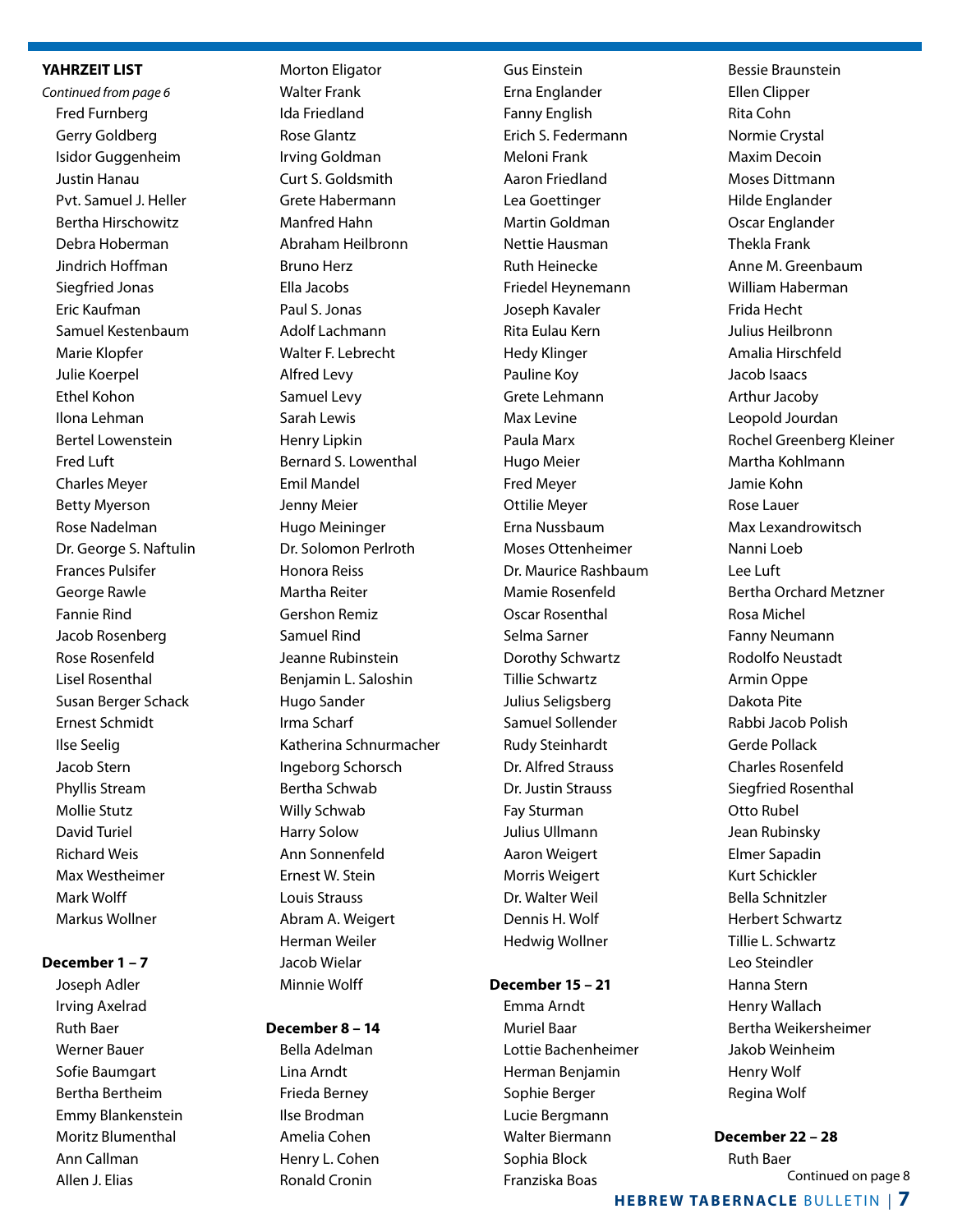#### **YAHRZEIT LIST**

*Continued from page 7* Gisela Beer Herta Bloch Dr. Maria Blume Julius Bock Peter Brandt Michael Breshaw Sarah Dessauer Nathan Eckstein Mildred Engel Charles Eppstein Victor Feibelman Julius Feist Marx Finstone Herta Fleck Simon Fleishman Rose Forscher Hilda Fuld Hedy Ginzburg Julius Gold Walter Goldstrom Gerson Wm. Goodman, Sr. Simon M. Greene Sydelle Greenhut Martin Haas Bruno Heart Paul Heinecke Adolf Israel Sophie Israel Doris Karp Emma Katz

 Siddy Krisch Mascha Kupfer Paula Laubheim Bertha Laufer Martha Levy Dr. Richard Lewin Bernard Lewis Leon Loeb Emilie Lowenstein Max Marx Ernest Michel Frieda Oppenheimer Mina Oppenheimer Elsa Poortje Jacob S. Rosen Jeanette Elfriede Rosenwald Carrie Samuels Barbara Scholler Rose Schulman Julius Silberstein Werner Simon Lillie Sink Morris Sokolowski Gerald Solomon Shari Solow Erna Strauss Florence Tanenzaph Carrie Weil Herta Wollner

**December 29 – Jan 4, 2020** Margarete Adler

 Lea Allweil Mimi Bachrach Warner Baer Margot Baumgart Alfred Besser Gertrude Bloch Fred Bodenheimer Margaret Breitbarth Joan Brennan Lucy P. Cahn Sofie Cohen Caesar Cohn Ernst Damitt Jacob Dessauer Ira Eulau Nora Frajer Leonard Friedland Bianca Geist Grigori Glaz Inge Goodkind Bina Hamburger Frieda Hamburger-Schmer Daniel Hamelburger Robert Hyman Aaron Jacobs Laura Karlsruher Alice Katz Berti Katz Arthur L. King Alice Kingsley Esther Klein Charles Kluge

 Shirley Lesser Tillie Sneudaira Lesser Jennie S. Levy Hans Militzer Valerie Muetz Anna Neubrunn Ruth Neumann Morris Newman Otto Nothmann Dr. Ulrich Ollendorff Oskar Pomper Edward Preis Elizabeth Rich Susan Rosenfeld Sophia Ross Philip Sandler Anna Saul Belle Schoenwetter Therese Schwarz Gumpert Seide Ilse Selowsky Rose Silverman Max Smerka Minna Sommer Zita Stern Sonder Lena Spector Alice Stern-Peters Selma Tobias Leopold Ullman Max H. Weinberg Alice Weissman Frieda Winter Monroe Wohlgemuth

# PLANNING AN EVENT? COME SEE THE

## *NEWLY RENOVATED SOCIAL HALL AT THE*

Hebrew Tabernacle Synagogue

in the heart ofWashington Heights

Conveniently located at 185th Street and Fort Washington Avenue, half a block from the A train and M4 bus stop.

An assortment of rooms to suit small, medium or large occasions, including meetings, formal celebrations, classes, film presentations & live performances.

Suitable for catered events; equipped with a full Kosher kitchen and in-house catering at rates to fit any budget.

Seating capacity for 800 in our historical Sanctuary, complete with organ, piano, and sound systems.

Our grand Social Hall holds 375 and is equipped with curtained stage, projection screen, sound system, banquet tables, and piano.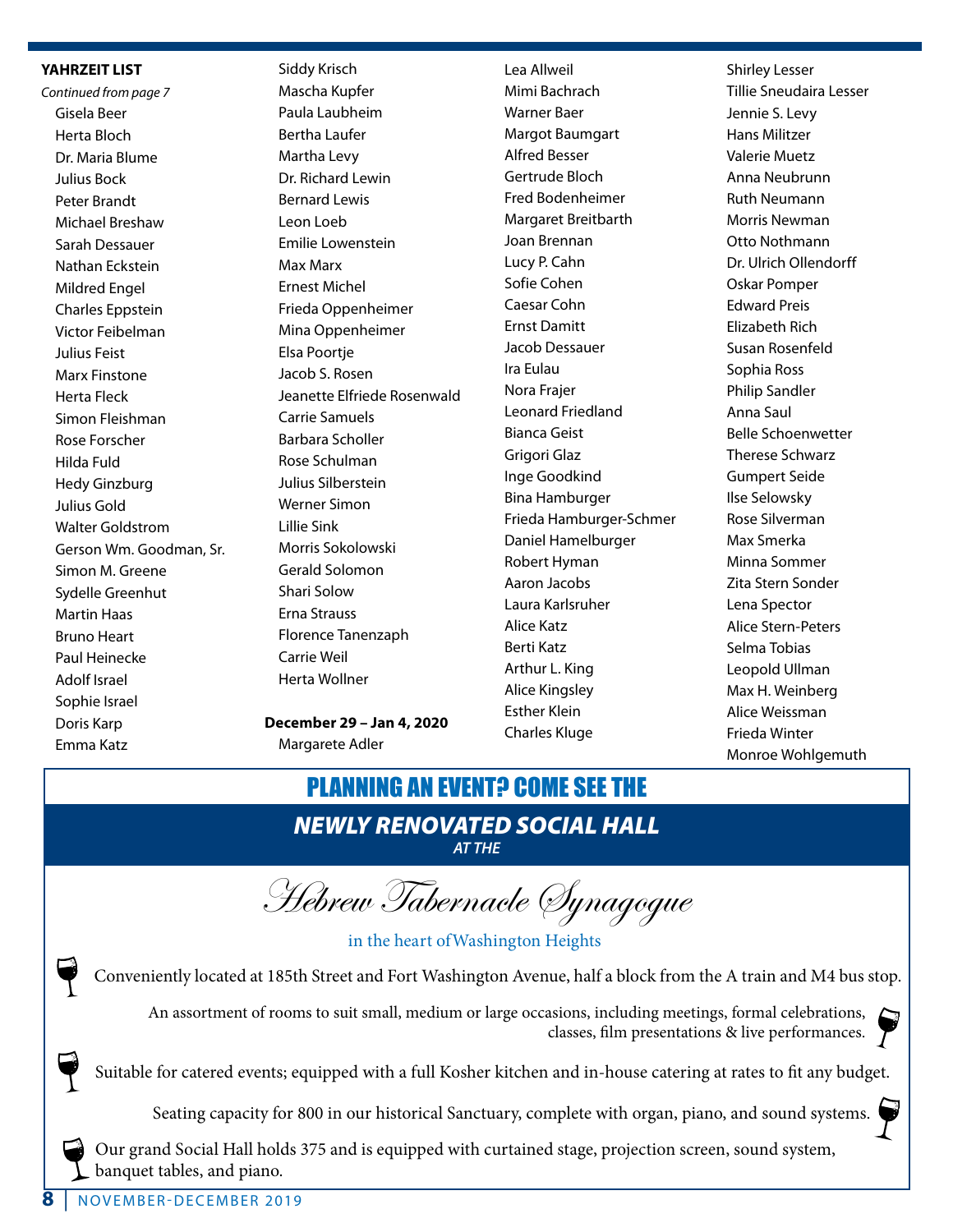

*The first Family Service of the year was an amazing success and many students joined in on the fun! After services, we celebrated Shelly's birthday during our community meal. Don't miss the next Family Service which will take place on December 6th at 6:30 pm.*



*So many beautiful menorahs and bright smiles of children and their families make our Chanukah Service a special one. Join us this year on December 27th at 6:30 pm.*

"Hebrew Tabernacle members are invited to become volunteer curators for the HebrewTabernacle's Armin and Estelle Gold Wing art gallery. Learn on the job. New art exhibit every two months. Help select artists, design fliers, put up and remove exhibits, provide artist's reception, and publicize event.

 Contact Diana, Harriet or Regina. See Bulletin for contact information."



# We Welcome New and Familiar Faces to Our Tot Services!

**C** hag Sameach, tot families. We kicked off our tot services for the year with a lively Tot Hashana service. Children enjoyed hearing about the New Year and listening to HT's excellent shofar team! We welcome your families to join our casual, kid-friendly Tot Shabbat services. They are held on Friday nights at 6 pm in the Social Hall; enter on the Fort Washington side of the building. The service is followed by a kid-friendly Oneg.

#### **Upcoming Tot Shabbat dates:**

 October 25th, November 15th, December 13th, January 3rd, and January 24th.

Please be in touch with Jen Talansky, jenlorin@hotmail.com, with any questions. We hope to see you soon!

### Havdalah Hang Hits the Road!

**O**ur highly successful Saturday night program for teens hit the road on October 19th, visiting three sukkahs in our neighborhood. The hearty teens even built their own edible sukkahs of graham crackers supplied by FTJC's youth coordinator, Mira Kessler.

We are grateful to HT's Mitch Gershonowitz for inventing and supervising this program, which unites middle and high schoolers from Hebrew Tabernacle, FTJC, and the neighborhood on Saturday nights for games and snacks.

Upcoming Hangs will take place on November 23, December 14 and January 4th in the Hebrew Tabernacle Social Hall, starting at 6:30 pm.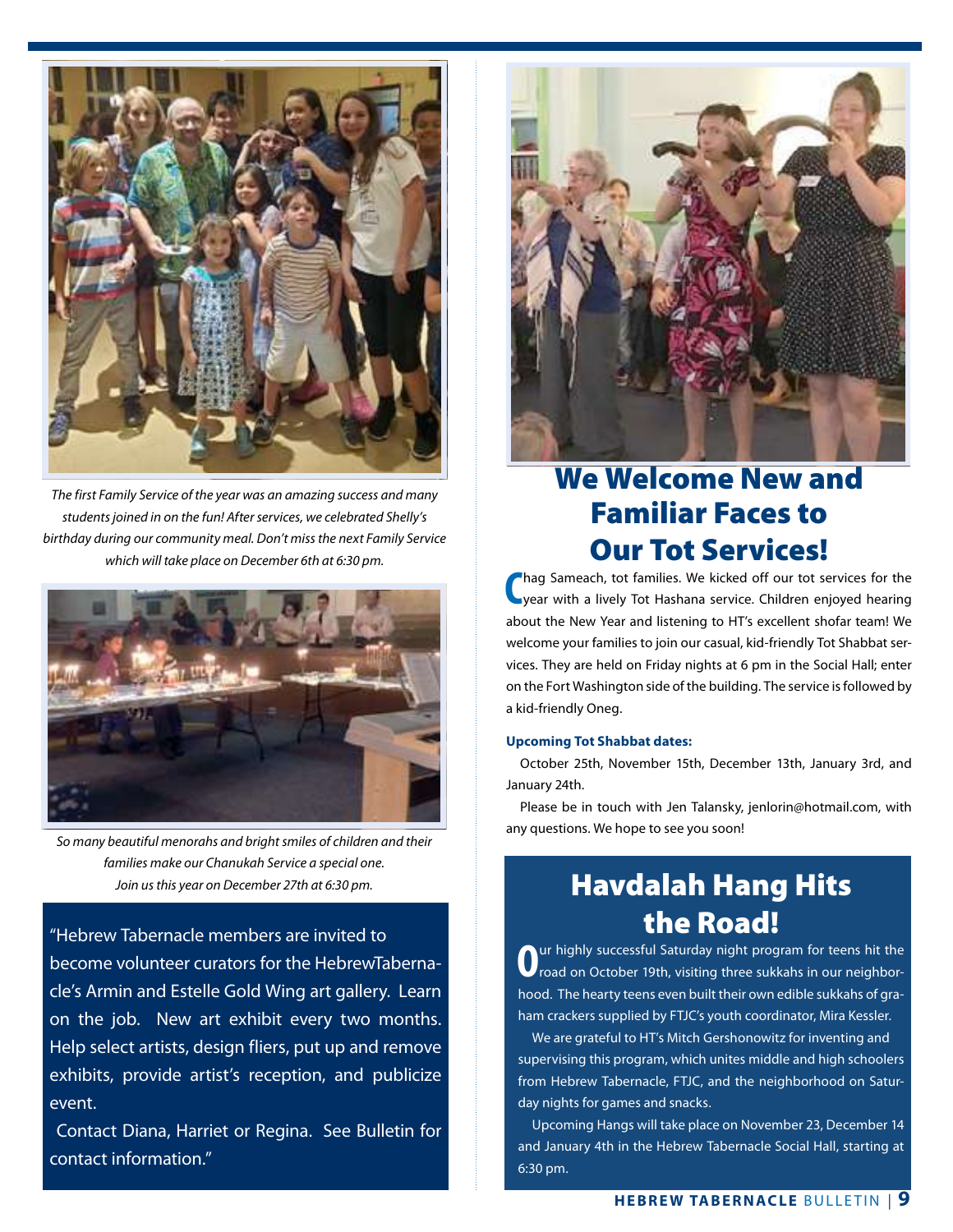# The Hebrew Tabernacle's Armin and Estelle Gold Wing Gallery November/December, 2019 Exhibit **LIVES DISRUPTED**



**Fake Liberation by Luma Jasim** Mixed media-plaster, tissue, transfer photo, tar, oil, acrylic, charcoal, ink and shellac on canvas, 2015, 42" x 42"

**The Artists Virginia Ayress Emily Bradley Sue Dean Carol Diamond Regina Gradess** Luma Jasim **Brithney Rivera Olivia Rodriguez Kaitlin Santoro Maurice Stern Ruthy Valdez** 

**Artist's Opening Reception Saturday, November 9,** *noon* $$-1:30$$ 

Interfaith Thanksgiving Celebration Sunday November 24 2:30 pm

**Hebrew Tabernacle's Armin and Estelle Gold Wing Gallery** 551 Ft. Washington Ave. @ 185 St. NY, NY 10033



HebrewTabernacle.org 212-568-8304 **Free admission** Open Mon, Wed, Fri, 9:30 AM - 4:45 PM. Also open some evenings, weekends after services, and by appointment with the artist. Wheelchair accessible. **Volunteer Curator: Regina Gradess Exhibit closes December 30.**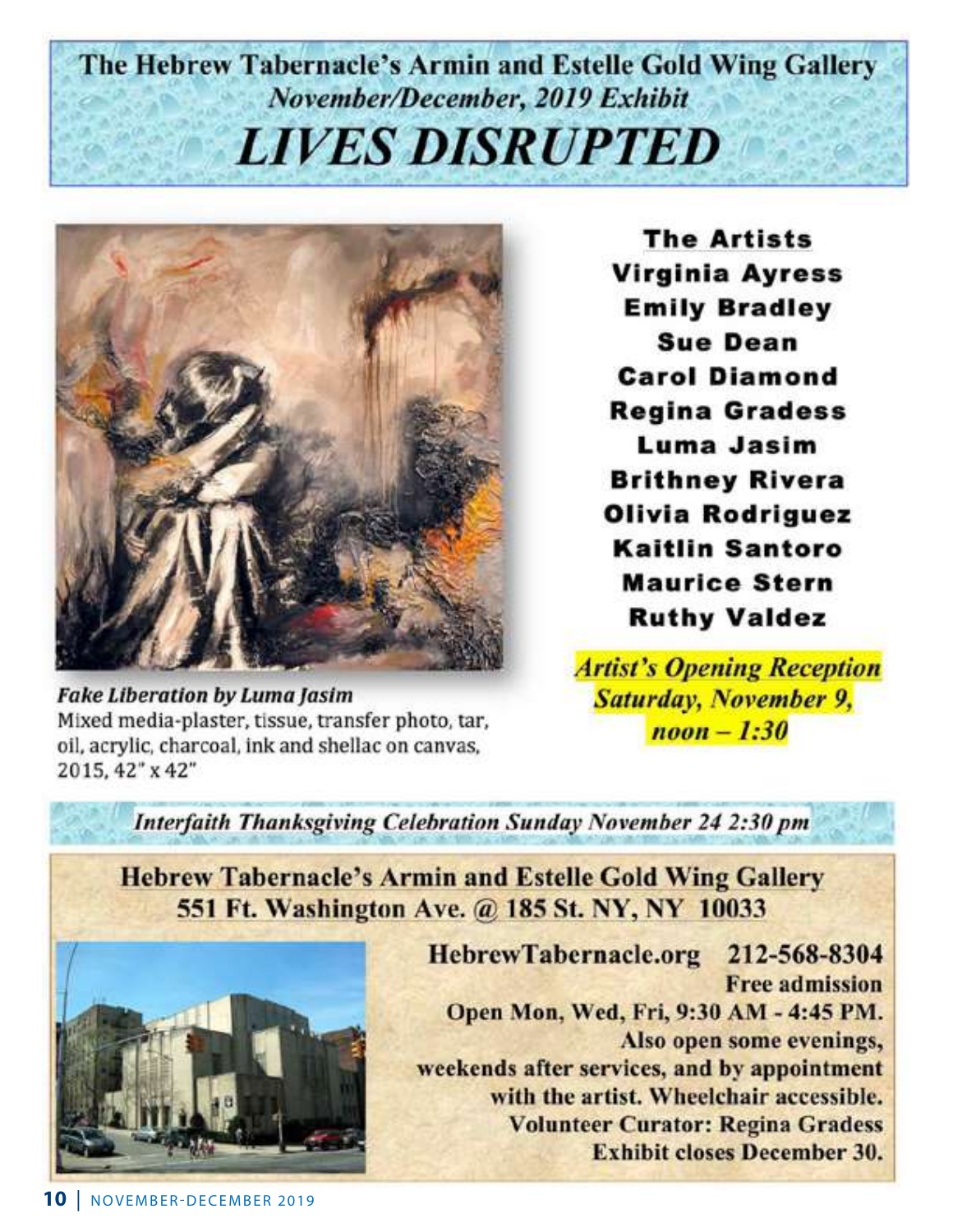

*Chanukah* 5780

Dear Fellow Congregants,

Starting December 22, the joyous lights of *Chanukah* will glow brilliantly in our homes and sanctuary. Among the gifts we might be exchanging with our families is the traditional *Chanukah gelt.*

Tired of buying socks  $\&$  slippers for those  $6<sup>th</sup>$  night gifts on Chanukah? Why not honor your loved ones with a virtual candle and help build our synagogue community? Come, help light our Virtual *Chanukiah, w*ith the purchase of some Virtual Candles. Eighteen dollars can symbolically light one candle. Thirty-six can light two; fifty-four can light three; seventy-two can light four. Perhaps, you can generously light all eight by contributing one hundred forty-four dollars.

Light a candle in memory of someone you miss. Light two as a *Chanukah* gift for our congregation. Light a candle for every member of your family. There are so many reasons to celebrate the joy of giving and the miracle of *Chanukah!*

Please complete the 'candle contribution form' on our website or on this page below and return it to the office by mail or by email to  $HT<sub>o</sub>ffic<sub>e</sub>(a)$ nyc.rr.com.

May the *Chanukah* lights bring beauty and joy to you and your family as we celebrate the miracle of long ago. *Chanukah Sameach*

|         |                                                                                                               | $\sigma$                                                                                                              |
|---------|---------------------------------------------------------------------------------------------------------------|-----------------------------------------------------------------------------------------------------------------------|
|         |                                                                                                               | In honor of In memory of                                                                                              |
|         | $\circ$ _ Enclosed is my 18 dollar donation for one candle.                                                   | <u> 1989 - Johann John Stone, markin samani ya kutoka mwaka wa 1989 - Amerika mwaka wa 1989 - Amerika mwaka wa 19</u> |
| $\circ$ | Enclosed is my 36 dollar donation for two candles.                                                            |                                                                                                                       |
| $\circ$ |                                                                                                               |                                                                                                                       |
| $\circ$ | Enclosed is my 72 dollar donation for four candles.                                                           |                                                                                                                       |
| $\circ$ | Enclosed is my 90 dollar donation for five candles.                                                           |                                                                                                                       |
| $\circ$ | Enclosed is my 108 dollar donation for six candles.                                                           |                                                                                                                       |
|         | Land Enclosed is my 126 dollar donation for seven candles. 2001 Concentration Contains and Enclosed is my 126 |                                                                                                                       |
| $\circ$ |                                                                                                               |                                                                                                                       |
|         |                                                                                                               |                                                                                                                       |
|         |                                                                                                               |                                                                                                                       |
|         |                                                                                                               |                                                                                                                       |

Optional you can specify: